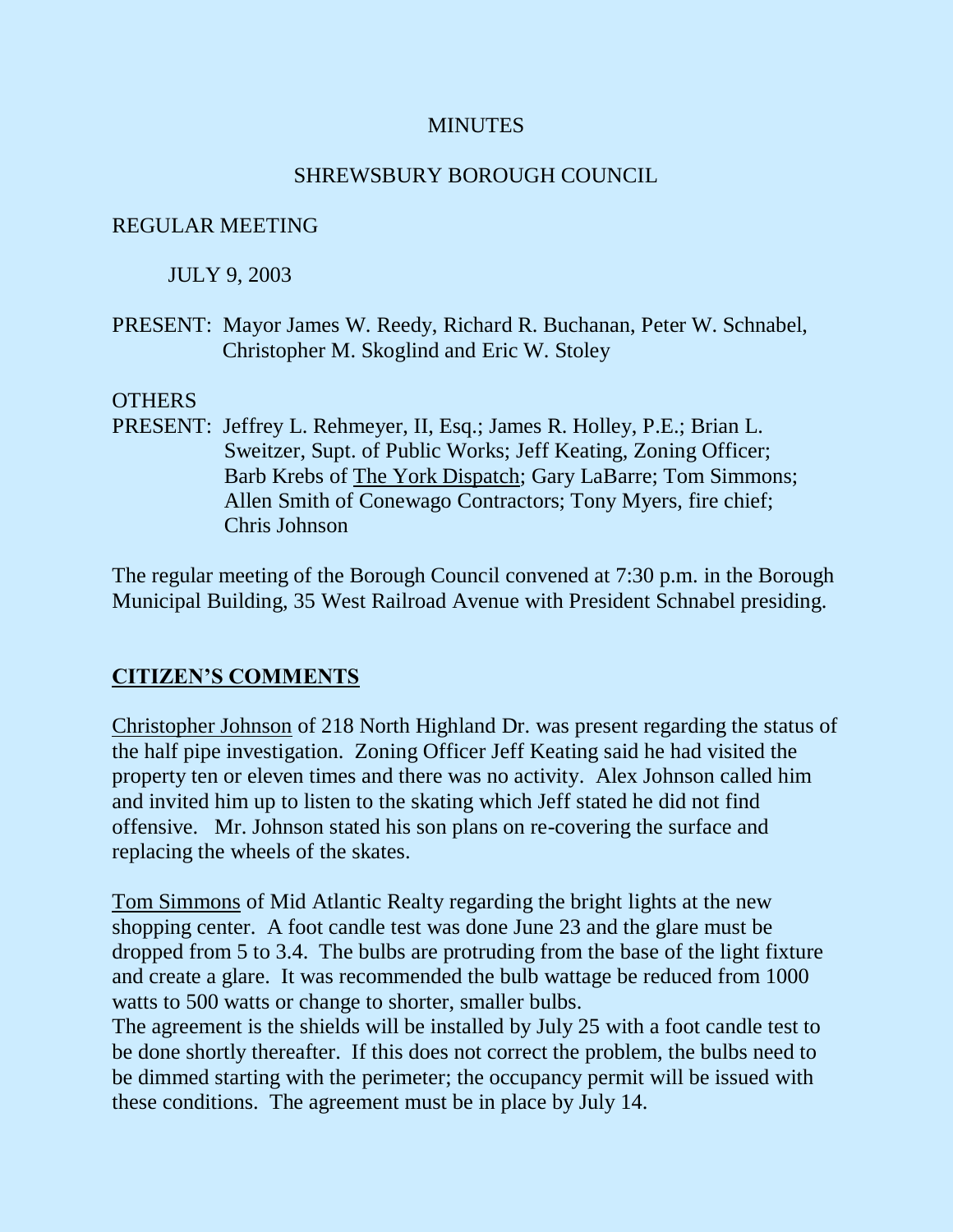C. Skoglind moved to approve the issuance of the conditional occupancy permit providing the light glare problem is resolved.

R. Buchanan seconded. The motion carried with all in favor.

Gary LaBarre stated the open house went well. It's hoped a work detail will happen soon to finish the antenna work. Gary stated they still need a laptop for the EOC. C. Skoglind stated he would see about a used laptop.

# **APPROVAL OF MINUTES**

- E. Stoley moved to approve the minutes of the June 11, 2003 meeting.
- C. Skoglind seconded. The motion carried with all in favor.

# **APPROVAL OF EXPENDITURES AND REPORT OF ACCOUNTS**

The reports for May will be approved next month.

# **BILLS**

- Kimberly Dettinger bookkeeping hours for June 15 hours \$300.00
- James R. Holley & Associates general engineering \$1,632.40; roof replacement \$50.06; Northbrook sewer extension \$640.10; streets 2004 budget cost \$281.90;
- Codes Enforcement inspection at new shopping center: Chinese restaurant \$108.00; Hair Cuttery \$228.00; Giant ECI \$432.00; North South building Kinsley \$132.00 for a total of \$900.00

C. Skoglind moved to approve payment of the above invoices.

R. Buchanan seconded. The motion carried with all in favor.

## **SUBDIVISION AND LAND DEVELOPMENT BUSINESS**

Reduction in Letter of Credit for Covington Ridge Phase 2 to \$53,900.00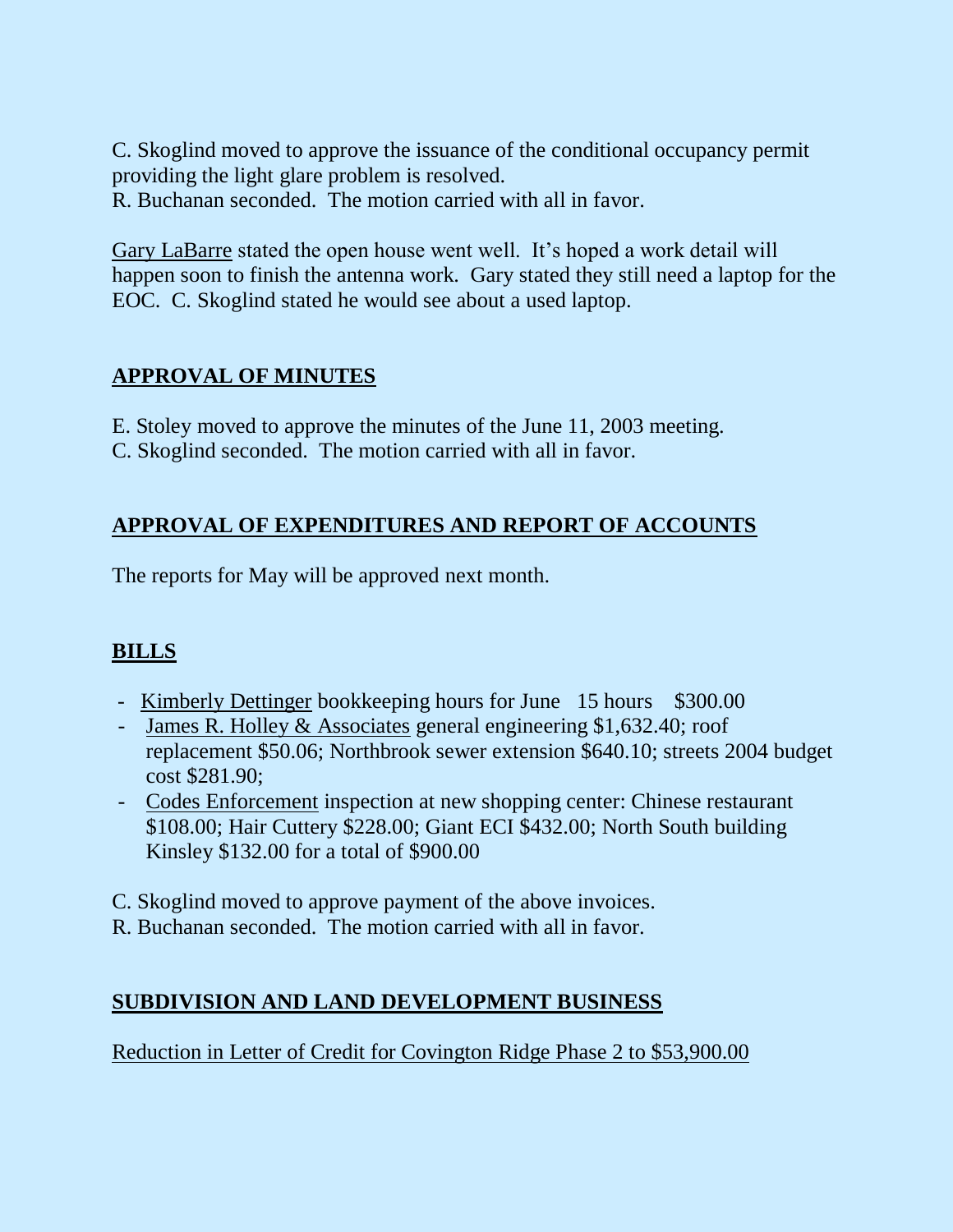E. Stoley moved to approve the reduction of the letter of credit for Phase 2 to \$53,900.00. R. Buchanan seconded. The motion carried with all in favor.

## **Zoning Officer/BOCA Inspector**

Jeff stated he is going to perform some measurements to check on the front yard area of a fence that was recently erected. Eng. Holley will discuss the sight clearance issue with Jeff.

## **OTHER REPORTS**

## **Water & Sewer** – Richard R. Buchanan

#### Caustic Soda Storage Tanks

Stainless steel and poly (high-density plastic) storage tanks were compared. Both tanks would hold 1,550 gallons and possess similar features. The poly tank costs \$5,946 and has a three-year warranty. The steel tank costs \$14,425 and has a oneyear warranty. Many of the tank suppliers feel the poly tank will last 15 to 20 years with the proper care. The tank will be insulated and have a mixer without any tank heating devices. The room is heated so the mixer will be sufficient to keep the chemical moving. Three quotes will be received on the 1,550 gallon double-walled poly tanks by the end of the month.

R. Buchanan moved to authorize B. Sweitzer to obtain three quotes for the tanks and to authorize Eng. Holley to design a pit with a grate on top for containment. E. Stoley seconded. The motion carried with all in favor.

#### Sewer Deduct Meters at Wal-Mart

The sewer deduct meters were installed in the lawn and garden department. Wal-Mart is aware that signage must be installed above the meters.

#### Pumphouse Springs Testing

The wells are on schedule to be tested next week if the hydrogeologist can arrange staffing to monitor the wells for the required 48 hours. It is believed the wells will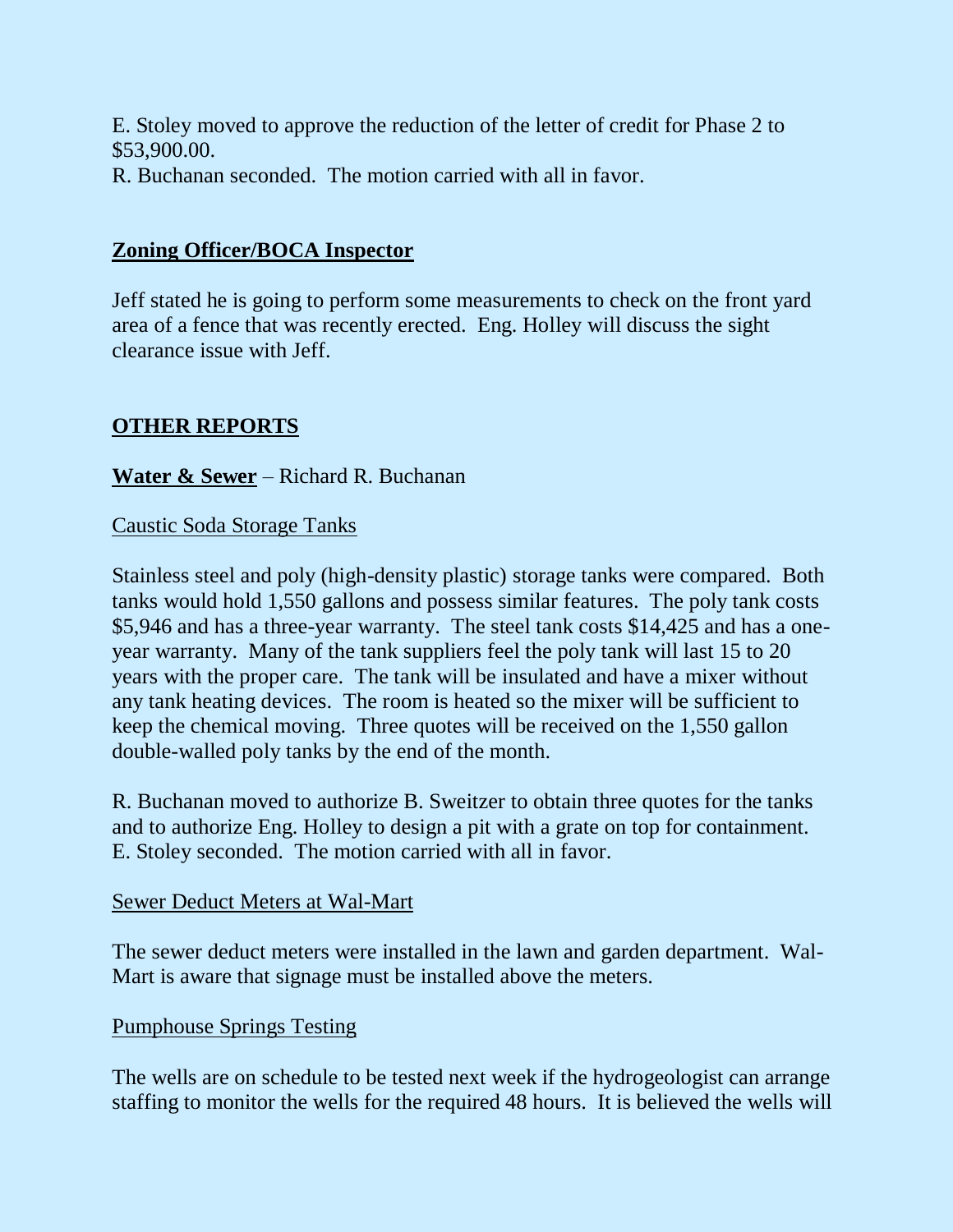not be approved before the Susquehanna River Basin Commission's December meeting. The delay will push back the pumphouse well development until 2004.

## TYCO Water Consumption, West Clearview Dr.

For the second quarter reading, 2,150,000 gallons of water went through the meter. After investigation, the problem occurred when an employee inadvertently opened a valve to a blow off which dispelled water into a sump pump nearby and the water was pumped into the sewer system. Their average consumption is 30,000 gallons per quarter and this bill will calculate at \$27,064.10 for water and sewer. All maintenance personnel at the plant agree the water entered the sewer system.

## Manhole on South Main St.

The Public Works Department is still working on correcting the manhole lid that rattles near 639 South Main St.

## Shopping Center along Constitution Avenue

Allen Smith of DAK Properties/Conewago Contractors was present regarding water and sewer for the 13 lot shopping center; three lots are in the Borough. In 1988, 40 sewer EDUs were paid for property beside and behind the Fit and Fun Center, now the YMCA. It was unclear in the Municipal Authority minutes where the land was located. After discussion, it was the consensus that the 3 lots located in the Borough will be served with Borough water and sewer service; the land that was owned by Conewago (which is in the Township) at the time the sewer EDUs were paid will be served by Borough sewer service but the land that was subsequently acquired (Miller property – three lots) by Conewago Contractors/DAK Properties will not be served by Borough sewer service. Mr. Smith stated he will approach Shrewsbury Township to see if he can purchase sewer EDUs from them for the three lots purchased after he purchased the sewer EDUs from the Borough. Forty sewer EDUs were purchased in 1988 and the YMCA is using eight leaving 32 for the shopping center lots approved for sewer service tonight. Mr. Smith was told the Borough would buy back any excess sewer EDUs at the price paid per EDU which was \$2,350.00.

The water issue for the lots in Shrewsbury Township is unresolved; and Council felt it did not want to push the issue of serving properties in the Township even though the meter would be in the Borough for fear we would qualify for regulation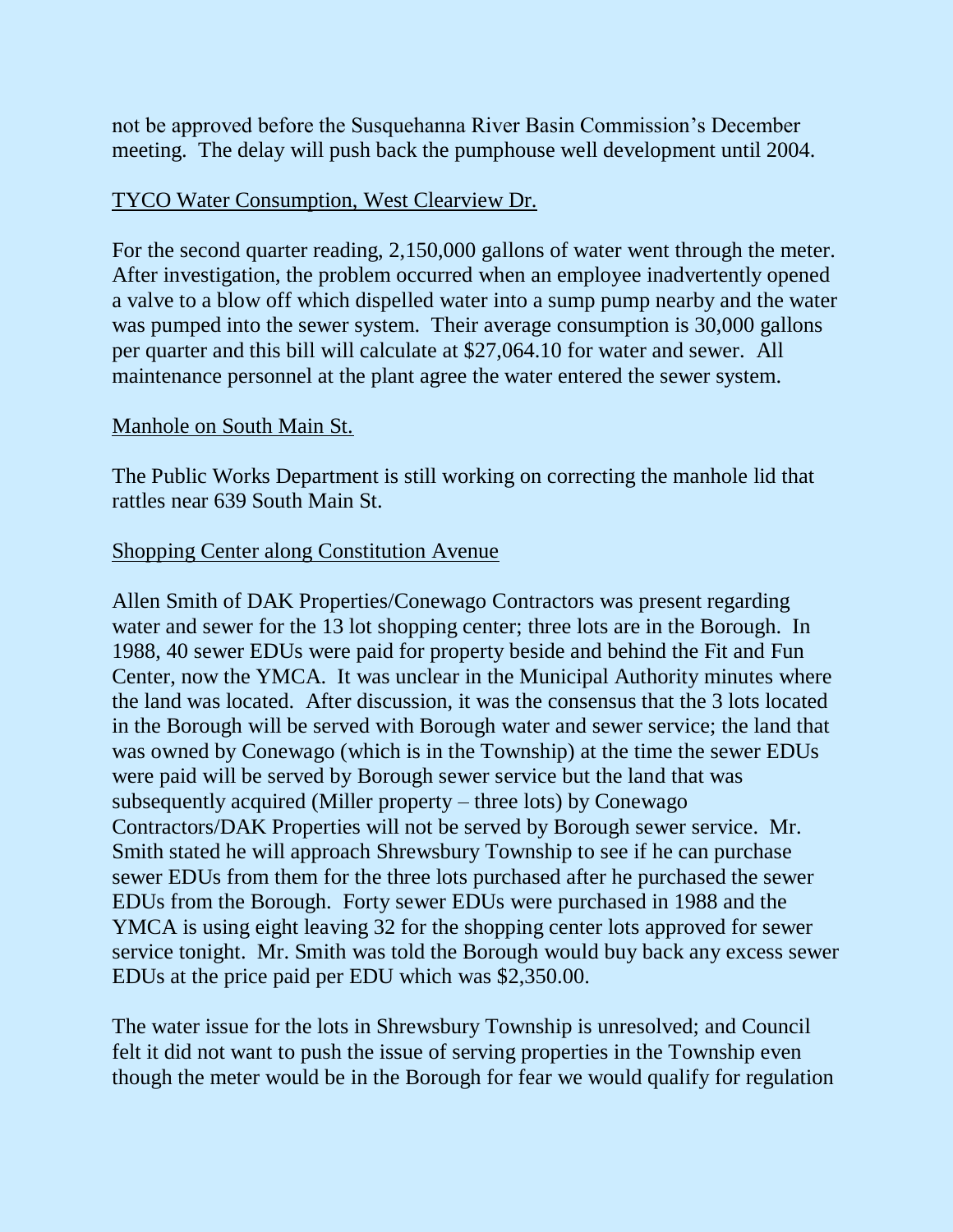by the PUC. There was also discussion about wells being drilled in the zone 3 area of the Lutheran and Home wells.

The Municipal Authority will be reminded they have no authority to sell any sewer capacity outside the Borough.

# **Public Roads & Lighting** – Christopher M. Skoglind

## Locust Avenue

It was the consensus of Council to leave the alley as it is and not create a one-way in either direction. A letter will be sent to the adjoining property owners advising them of the decision.

## Water Runoff Problem on Lisburn Ave.

C. Skoglind said he received a call from a property owner on Lisburn Ave. complaining about the bump put in at his driveway when the road was repaved last year. He said his car scrapes. He was told the bump was installed to keep water from running down the driveways of his home and his neighbor's home at the request of the neighbor.

It was decided the bump will be filled in with rice mix and taken back about four feet to make it less of a transition and a neater appearance. The property owner says the water is coming from Cloverdale Ave. Eng. Holley and Brian will conduct a test to see from which direction the runoff is coming.

## Repainting of both F700 Dump Trucks

Gordon's Body Shop will repaint the dump bodies and undercarriages of both dump trucks for \$3,480.00 per truck. The 1992 truck has 10,000 miles and the 1997 truck has 13,000 miles and should last another 10 to 20 years without any major problems.

R. Buchanan moved to approve the painting of certain portions of the trucks as part of routine maintenance.

C. Skoglind seconded. The motion carried with all in favor.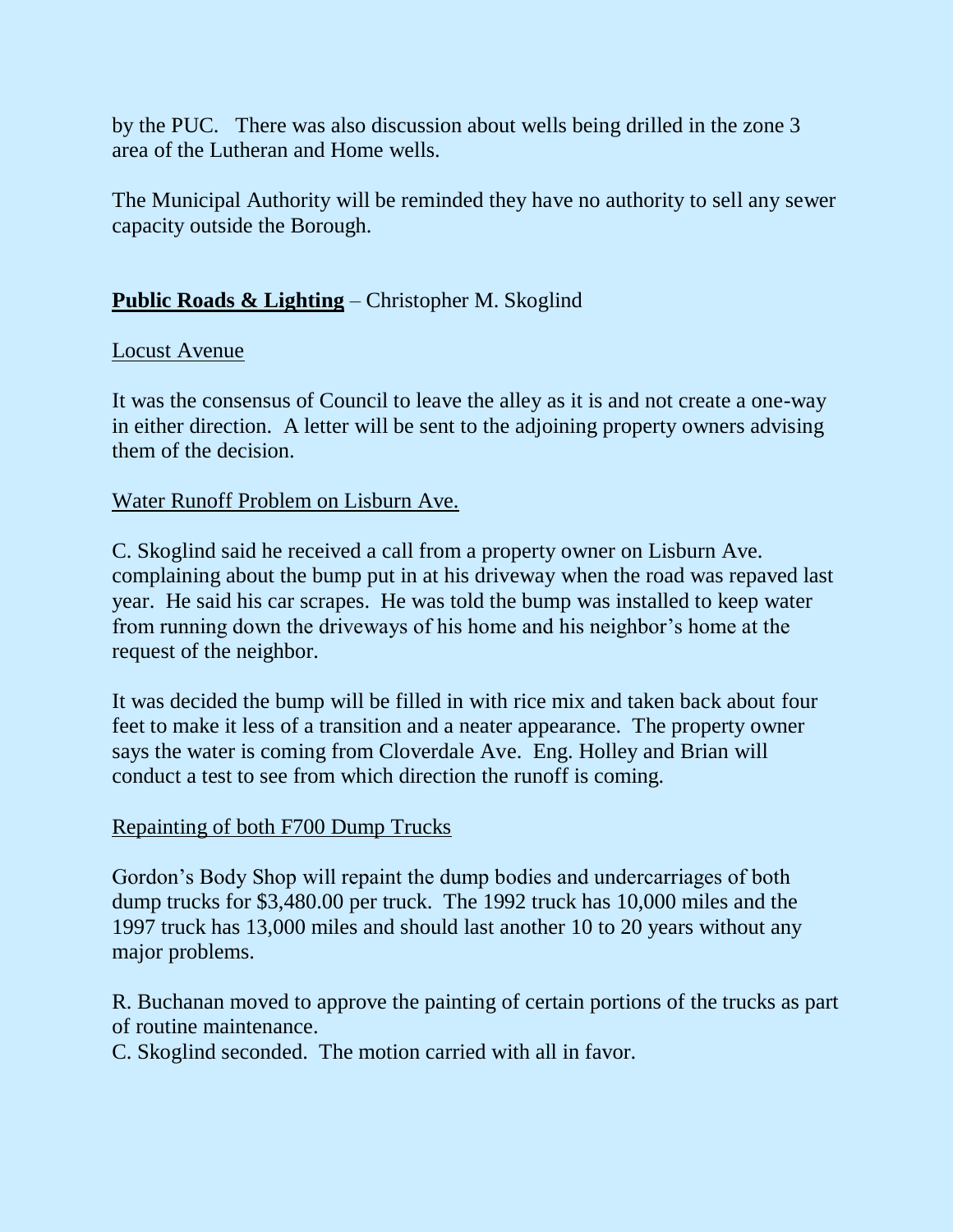## **Public Lands & Buildings and Finance**

## Future Use of Library Building

The Secretary was asked to get a list together of the people and organizations who expressed interest in either purchasing or renting the library building.

#### Northbrook Lane Sewer Pump Station Lot

Realtor Mike Smelgus will charge \$150.00 for a written appraisal of this lot that measures 50' wide and 80' deep which is not large enough on which to build a home.

R. Buchanan moved to authorize Mike Smelgus to perform the appraisal for \$150.00.

E. Stoley seconded. The motion carried with all in favor.

#### Roof on Municipal Building

The roof bill will be a little more because most of the planking had become unnailed and some wood was rotted.

## **ENGINEER'S REPORT**

## Shrewsbury Square Shopping Center

Eng. Holley stated he received a call from Mike Lee that Labor and Industry and electrical approvals were given for Giant, the Hair Cuttery, AAA and the Chinese restaurant.

#### Act 339

There will be no Act 339 monies distributed this year as it was taken out of the State budget. As a result, we will expect sewer rates to go up about \$8.00 a quarter per residence.

## Maintenance of Water Standpipe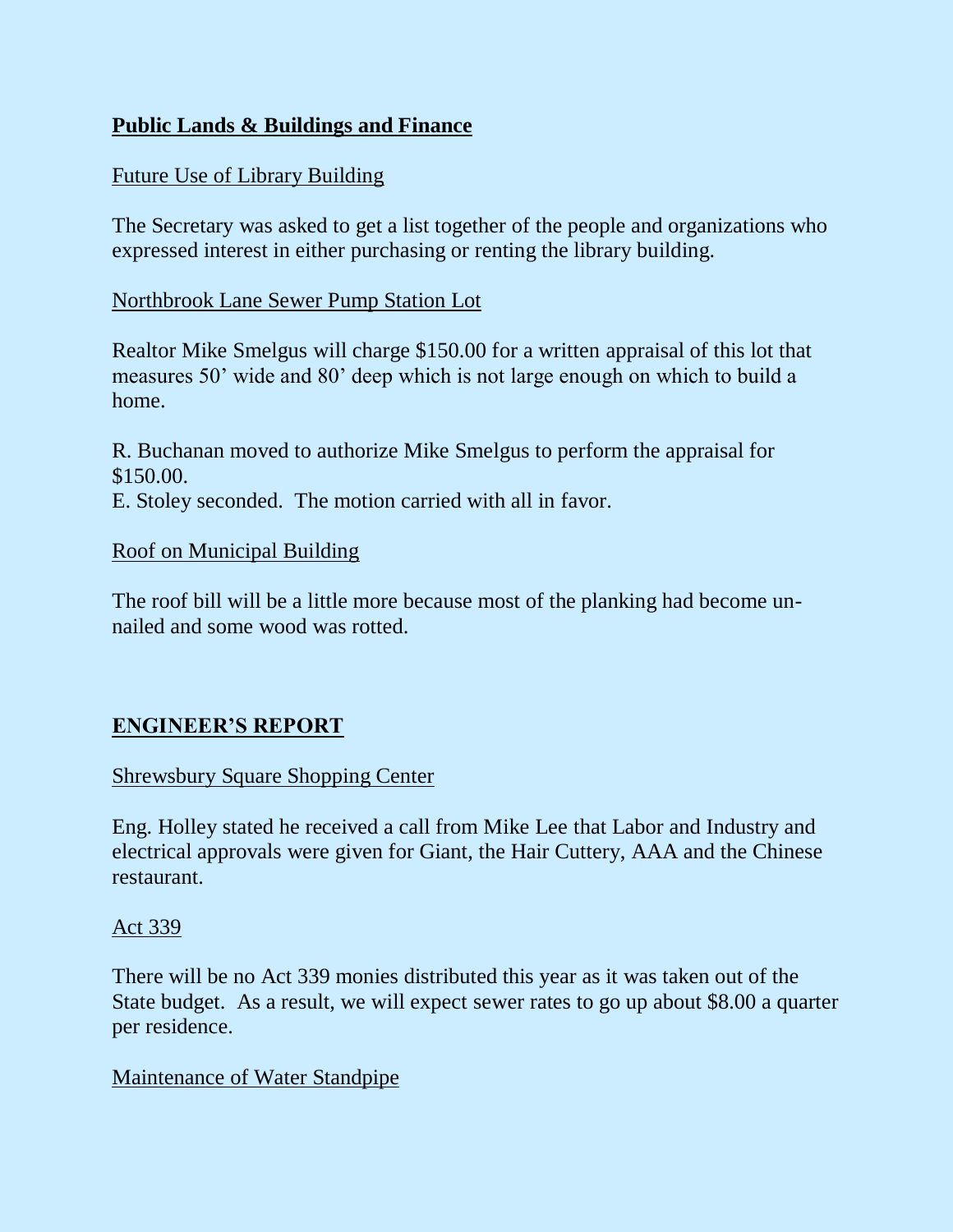Eng. Holley said he received a call from Liquid Engineering who will have contractors in the area this summer. The cost to televise and clean both standpipes will be \$4,270. The Woodlyn tank was cleaned within the past two years so only the AMP tank will need to be checked and cleaned. The price is \$2,900.

Only the AMP tank will be done.

## Valley View Grove Final Plan

The plan was ready to be signed as the bond and soil erosion requirements were met.

## **SOLICITOR'S REPORT**

## F350 Truck Bids

Bids will be opened and an award made at the August meeting.

## Grim's Glass & Plastic

There still has been no decision on the land use appeal. The dumpster has been placed inside an enclosure. The zoning officer has been instructed to send an enforcement notice regarding an illegal temporary sign on the rental property at 121-123 West Railroad Avenue. The parking of the business trucks on Hill St. is also an issue that needs to be resolved.

#### Southern York County Library

Sol. Rehmeyer is working with the Shrewsbury Township solicitor to obtain approval of the loan modification agreement.

## Petition to Vacate Paper Alley

The resident at 201 West Railroad Ave. may not be interested in having the alley vacated although the resident of 125 West Railroad Ave. may be obtaining signatures.

## Nuisance Ordinance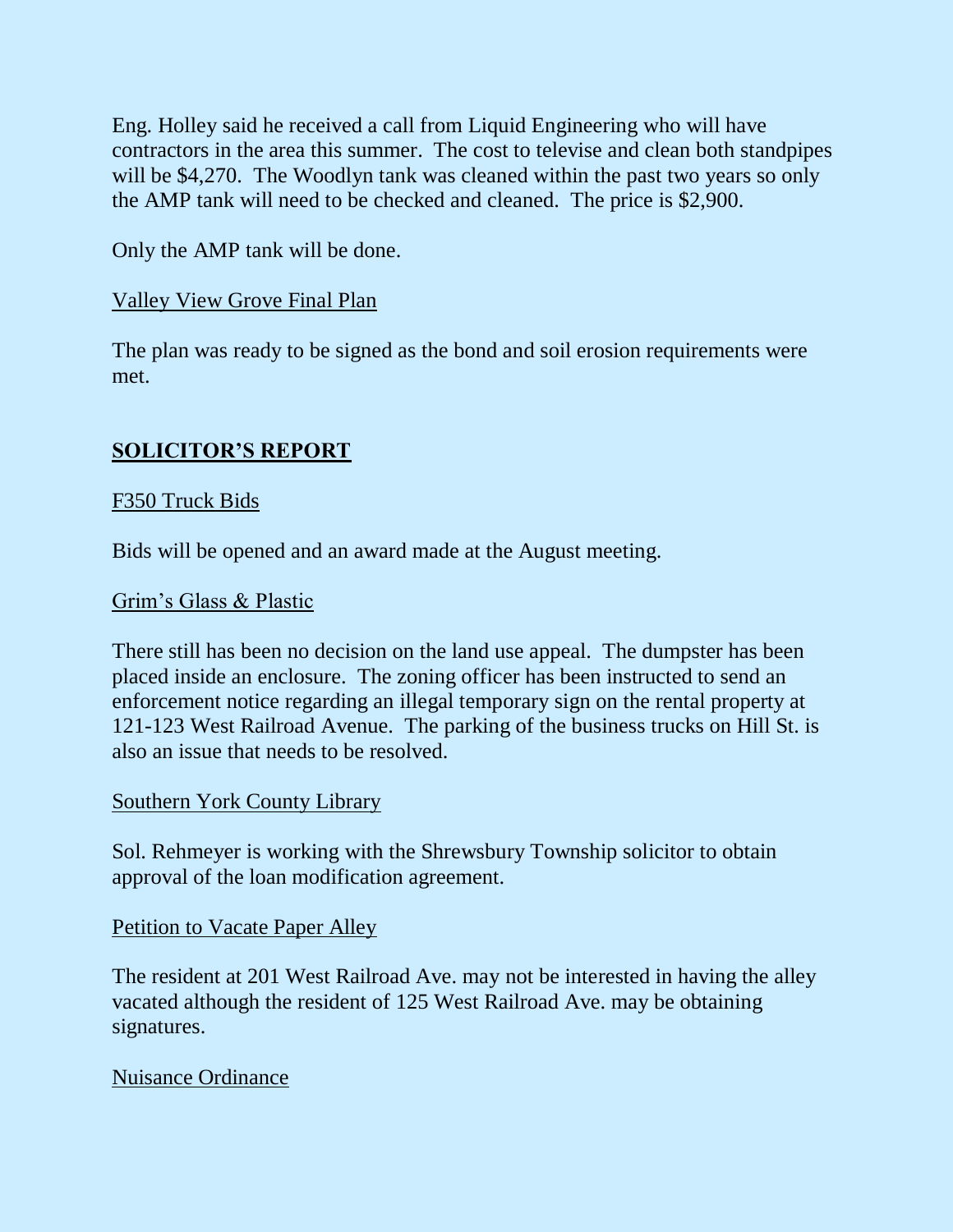This will be discussed further next month.

## Refuse Bids

Two bids were received: Penn Waste and Shimmel's. These will be referred to the Finance Committee and the contract will be awarded next month.

#### Agreement with York Water Company

Sol. Rehmeyer drafted an agreement with the York Water Company.

#### Utility Billing Software

The company has failed to keep up training and installation in a timely fashion and we have discovered problems with the software itself. The software was purchased in February, 2002 and we are still six months behind entering information. Other municipalities have the same concerns and Sol. Rehmeyer was authorized to work on the Borough's behalf to try to break the contract and recover some of our money.

The Secretary was authorized to check with other companies.

## **Public Safety, Welfare and Personnel**

**Secretary's Report** – Cindy L. Bosley

#### Christmas Magic

Our night to sponsor Christmas Magic is December 11. A \$1.00 off coupon will be in the September newsletter.

## **York Area Earned Income Tax Bureau**

#### **Recreation Board/Regional Recreation**

A previously submitted report by Fred Noble stated the Peer-to-Peer Study report has been received in the final form and two meetings were held to develop an